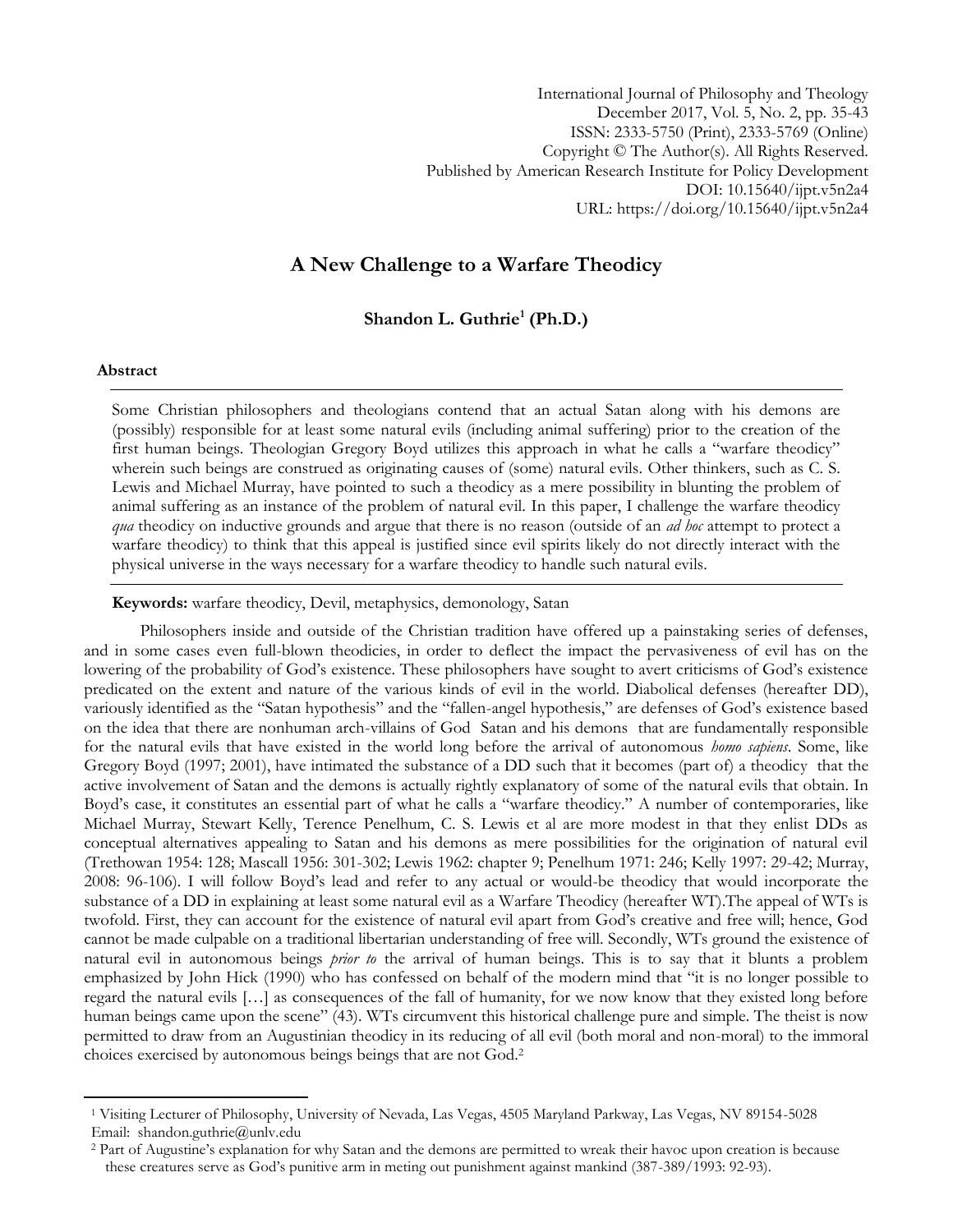$\overline{a}$ 

In this paper, I will interact with contemporary appeals to DDs toward the advancement of WTs and argue that such projects, once we have an adequate understanding of what we are entitled to believe about Satan and the demons, do not plausibly serve to explain the origin of (some) natural evils. (DDs, as mere counter-possibles, are not necessarily precluded, however, insofar as they are merely logical objections to certain versions of the problem of evil.) I shall begin by explaining in more detail what these WTs are, followed by a discussion about why WTs are problematic. But let us first turn our attention to an elucidation of the distinction between WTs and DDs (cf. Evans 2013, 5ff).

#### **DDs and WTs**

Natural evil, as opposed to moral evil, is typically identified as suffering that obtains in sentient beings (whether human or animal) resulting from the natural occurrences of normal physical processes. These include, but are not limited to, the occurrences of earthquakes, tsunamis, avalanches, hurricanes, diseases, and the like. The obvious challenge to classical theism is how the existence of an omniscient, omnipotent, and morally perfect creator-God is thought to be compatible with the occurrences of such natural evils. While the typical (Augustinian) Free Will Defense assumes that the existence of all natural evils have their genesis in the Fall of the first humans, Adam and Eve, not all natural evils could have arisen as a consequence of that singular event. Our violent history from the Big Bang creation event to the creation and development of earth"s living inhabitants prior to the arrival of *homo sapiens*  evidences this fact. Such a scenario implies, then, that God is perhaps the architect of (some) natural evils that ensue. (This is, after all, the biblical position on the matter; e.g. Deuteronomy 29.22; Isaiah 45.7.) But in blunting this implication, theistic philosophers can offer up a DD that relocates the origin of (some) natural evils to a nonhuman cause that isn"t God, namely Satan and his rebellious angels. DDs, then, allow one to offer up a possible scenario whereby the origin of natural evils can be conceivably traced to the actions of a race of free beings prior to the first humans. And that's all that they do. For example, in borrowing from Augustine's Christian worldview, Alvin Plantinga (1977) famously offers up just such a DD. He writes:

Satan, so the traditional doctrine goes, is a mighty nonhuman spirit who, along with many other angels, was created long before God created man. Unlike most of his colleagues, Satan rebelled against God and has since been wreaking whatever havoc he can. The result is natural evil. So the natural evil we find is due to free actions of nonhuman spirits (58). Of course Plantinga invokes this to show that it is merely possible that all evil including all natural evil is the result of free creatures still, thus showing that the existence of God so conceived is compatible with the existence of natural evil. And it is offered only as a way to conceive of how God"s existence is logically consistent with the existence of said natural evil. This is why Plantinga's approach is merely a DD and not a WT a point he makes explicit elsewhere.<sup>3</sup>

Boyd has actually lamented the fact that a number of Christian thinkers tend to overlook the devil"s active role in formulating a defense of God"s existence in the face of natural evil. He complains that they "fail to incorporate the possibility that there is a sinister agent(s) who is largely responsible for corrupting nature. None of them seriously enough considered the one whom Scripture traces the origin of all evil to: Satan" (2001:291). More recently, Murray thinks that conventional Fall-based defenses or theodicies (cf. Augustine) that exclusively locate the causes of natural evils in the first humans ultimately fail to take seriously the pervasive nature and impact of those natural evils (2008:73-96). But he also thinks one can parlay the advantages of Fall-based theodicies in pointing to a pre-human Fall of demons as free creaturely agents that can effectively frustrate an otherwise sublime world.<sup>4</sup> Murray's presentation follows that of Boyd (2001:293-318) and C. S. Lewis (1962) in highlighting specifically animal suffering as something that surely existed prior to the human Fall. Murray writes:

[We can] suppose that there are nonhuman free creatures which experienced a Fall prior to the Fall of Adam. Perhaps animal pain and suffering is to be explained not by the Fall of Adam, but by the Fall of Satan. […]

<sup>&</sup>lt;sup>3</sup> "This suggestion [of a DD] is not at present widely popular in Western academia, and not widely endorsed by the contemporary intellectual elite. But it is less than clear that Western academia has much to say by way of evidence against the idea" (2016: 377).

<sup>4</sup> Murray categorizes this as a *causa dei* (40). A *causa dei*is a possible scenario borrowed from a wider theological worldview within Christianity that can be invoked merely to defend God"s innocence. It is not intended to offer a probable explanation for the origin of any natural evil.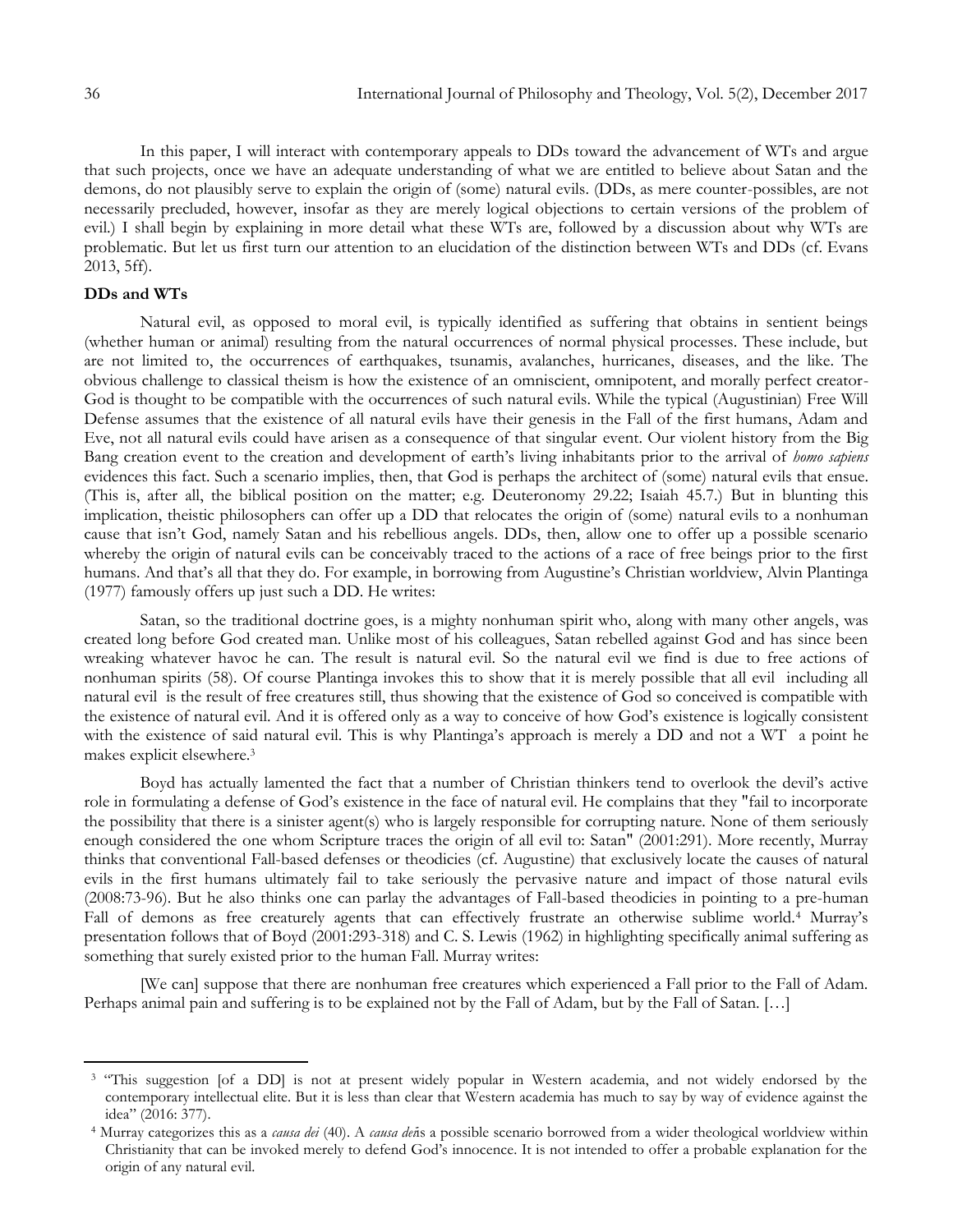### Shandon L. Guthrie 37

On this [view] sin, pain, and death were present before the advent of human beings, having been introduced as a result of an angelic Fall (96-98).<sup>5</sup> One can imagine variations of such a defense, but in common is the origin of natural evil being attributed to the actions of Satan and the demons some time prior to and perhaps after the arrival of the first human beings. Defending God"s existence by appealing, at least in part, to Satan and the demons as the primary culprits of natural evils is at the heart of all DDs and WTs alike.

The Christian philosopher can avail herself of its rich theological backdrop in offering a possible defense of God's existence in the face of natural evil. There seems to be nothing metaphysically impossible or offensive about demons being blamed for perturbing certain natural forces or objects in nature, provided that one is not a naturalist. In short, DDs are grafted merely to avert a problem with creation but have an initial plausibility given Christianity"s doctrine of demonology. But formulating or endorsing something like a WT may come at a high price. Boyd explains (2001:303):

[C]ritics may question exactly how satanic forces are supposedly behind earthquakes, famines and the like. They may question how this warfare understanding is consistent with our knowledge of the natural causes of these phenomena. They may also want us to clarify how the animal kingdom has been adversely affected by evil spirits or specify which aspects of the animal kingdom and of nature as a whole are the result of this sinister influence and which are not.

Murray is also aware that DDs (and so WTs) imply certain grand preternatural powers had by Satan and the demons (2008:103-104):

How much control over the cosmic environment can be ceded depends on what sorts of powers one takes these angelic beings to have. Could these beings, for instance, have exercised control over which natural laws obtain in our physical cosmos, over the quantity of matter the universe contains, over the speed with which habitable planets came into being, over the course of natural selection, over the genotype of various organisms or genotypic variation over evolutionary history? Could these beings be to blame for the fact that human beings often have bad backs, myopia, liability to cancer and heart disease? Could their activity explain the fact that animals react to potentially injurious stimuli with both avoidance behavior *and* qualitatively painful accompanying mental states? Are fallen angels to blame for the fact that living sentient organisms are not naturally immortal? For the theist who is inclined to believe in the existence of powerful and yet fallen disembodied angelic beings, it is hard to be confident that the answers to these questions is no.

Accordingly, he maintains that "appeals to the Fall of Satan and his cohorts [is] defensible" (106). As long as such an approach is "defensible," DDs are fair game for assuaging the implications of (some) natural evils. While DDs can be logically attractive, there is a new but significant challenge to consider if we are to take them as WTs viz. as *plausible* explanations for the existence of those natural evils. Let us now turn to what this challenge is.

# **A Challenge to WTs**

 $\overline{a}$ 

I shall assume first and foremost that there are such supernatural beings as fallen angels or demons whose chief is Satan.<sup>6</sup> While objecting to the existence of such beings would obviously forego WTs as viable theodicies, this option is not available to demonological realists. Furthermore, I shall assume that there are no good philosophical grounds for rejecting the logical or metaphysical possibility of there being nonhuman persons that are purely immaterial. This is to say that for any given nonhuman person, such as an angel or demon, it is possible that that nonhuman person is an immaterial being. I take it that God is, after all, an actual example *par excellence* of this kind of ontology. I shall also assume that the Bible provides justification for thinking that Satan and the demons are indeed purely immaterial, nonhuman persons.<sup>7</sup>

<sup>&</sup>lt;sup>5</sup> It is important to stipulate that a DD is not the only way to handle the problem of animal suffering. For example, Trent Dougherty (2014) imports the Irenean theodicy of "soul-making" and applies it in his attempt to explain why God allows animals to suffer.

<sup>6</sup> Some have insisted on a distinction between fallen angels and demons. It is not important that this be true for one can affirm such a distinction without there being any substantial changes to the dialectic over WTs.

<sup>7</sup> Judges 9.23; Luke 7.21; 8.2; Acts 19.12-16; Ephesians 6.12. For some notable medieval philosophers who affirmed the demons" pure immateriality, see Pseudo-Dionysius, *On the Divine Names*, IV. 1; Thomas Aquinas, *QuaestionesDisputatae De Potentia Dei*VI. 6; id., Summa Theologiae, I. 55. 2; id., *De SpiritualibusCreaturis* IX. 2. Some contemporary philosophers also affirm the demons"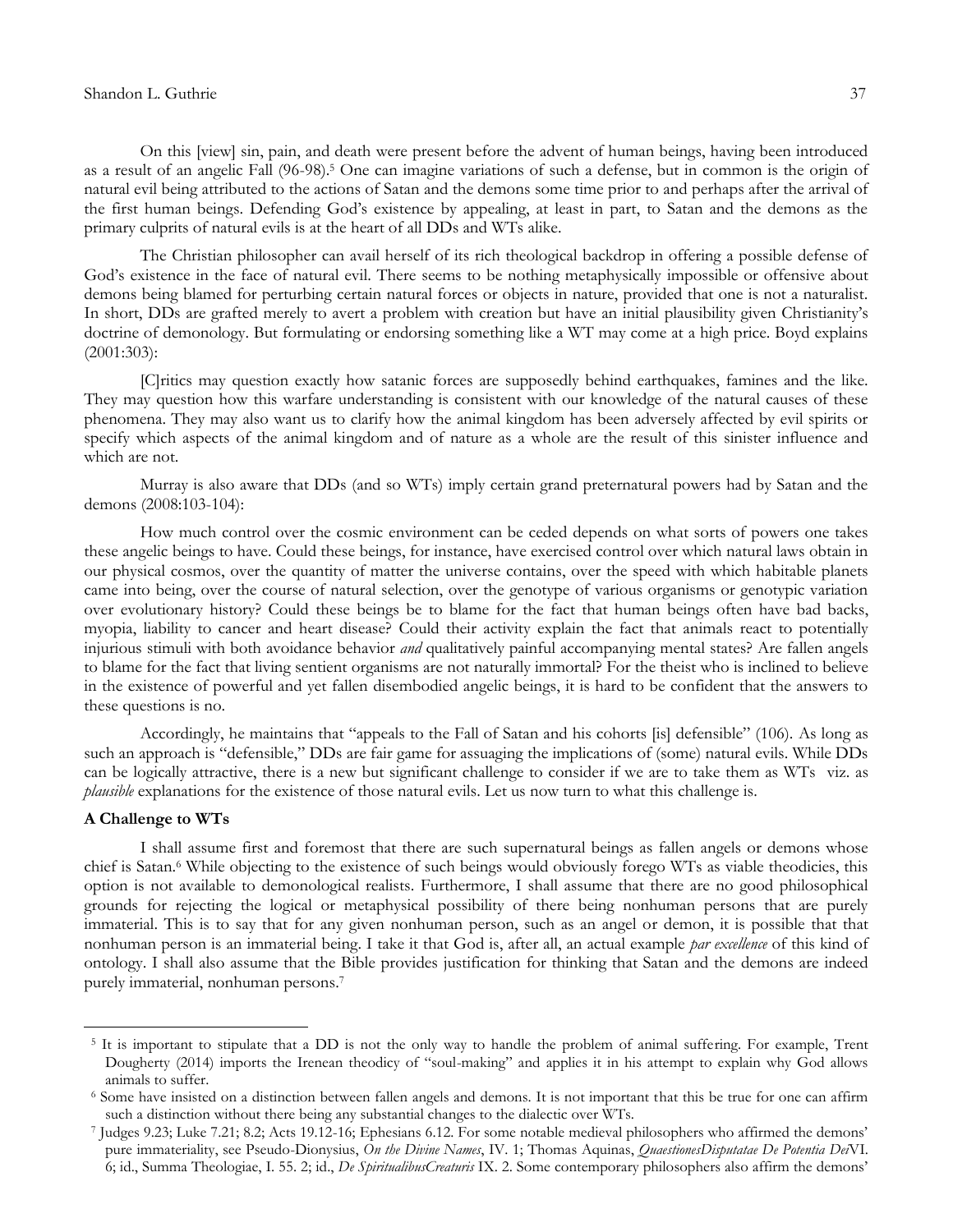For most demonologies prior to the Scholastics considered demons to be aerial beings whose natures could be condensed so as to allow them to intercourse with a grossly material universe. But the dominant pure immaterialism that arose out of (Dominican) Scholasticism precludes this as an alternative solution. It is a widespread and traditional belief that Satan and the demons do sometimes interact with the world in that they are *at least* responsible for some things like temptations, leading people astray, and inflicting certain kinds of sicknesses and disorders on people. The problem that arises is, as Boyd and Murray acknowledge, *to what extent* Satan and the demons interact with this world beyond these. Assumed in any DD and WT is that demons (with Satan being among them) can directly interact with and manipulate parts of the physical universe. Stipulating that demons are immaterial spirits, one wonders if they lack a "natural" ability to interact with a material world just as disembodied human spirits do, for immaterial substances are incommensurable with material substances without there being a special provision for such interaction.<sup>8</sup> This seems demonstrably true, for I cannot causally act upon angels or demons or disembodied humans at will. Indeed, in order for something physical to interact with something nonphysical (or vice versa), there needs to be a way to account for such interaction. Substance dualists can accommodate a special instance of human physicalnonphysical interaction by appealing to the notion that nonphysical human souls are pairedwith (Descartes), or inform (Aquinas), their physical bodies (by God no less). Moreover, such a relation is involuntary, for one"s spirit does not act upon its body *at will*. But demons neither pair with nor inform the physical world (which would otherwise imply that the world was somehow part of the identity of the demon) and if they did, their actions would be at will; thus, the pairing/informing relation cannot be imported to explain demonic interaction with the world. It remains problematic, then, that demons can, *ceteris paribus*, interact with physical objects and forces in the world at will.It is possible to solve this problem by supposing that demons have been given some kind of mysterious power a power perhaps given to them by God in their original state as good angels that grants them the ability to interact with the world in the way necessary for WTs to work. This view has been widely held amongst traditionalists.<sup>9</sup>

Let us refer to this auxiliary ability of the demons to interact with the world as *psychokinesis* (hereafter PK). PK has been used already in the philosophical literature to refer mostly to the general ability of (embodied) *humans* and some animals to voluntarily interact with physical objects that are not their own bodies (cf. Braude 1979, 1986). I am using this term more loosely to designate a spirit's (whether human or nonhuman) ability to somehow interact with physical objects in the universe other than its own body.

Herein lies the problem: Even though a PK ability is possible for any immaterial being, for this is the case with God, I shall show that there is no good reason to think that demons have any such ability. And if they do not have such an ability, they would be unable to interact with objects and forces in the physical world at will. And if they are unable to interact with objects and forces in the physical world at will, then the necessary component for WTs to be explanatory of natural evil (i.e. the bringing about of natural evils) is threatened.

 $\overline{a}$ 

pure immateriality. See Adler (1982: 159), Kreeft (1995: 91), and Williams (2002: 90). Many contemporary theologians concur. See Dickason (1975: 124), Unger (1994: 63-64), Rhodes (1994: 76), Oropeza (1997: 55), Ice and Dean (2000: 14, 19).

<sup>8</sup> Even substance dualists insist on there being a *pairing* relation between a person"s immaterial soul and their body. This implies that an immaterial soul does not have the unaided ability to interact with just any physical object. Theists happily credit God for creating the anthropological pairing relation. Non-theists must bite the bullet and consider the relation inexplicably primitive.

<sup>9</sup> Justin Martyr, to cite an early example, referred to these demonic powers as "magical impositions" (155-157/1886:17). The inaugural Reformer, Martin Luther, states that "[n]o malady comes upon us from God, who is good, and wishes us well; they all emanate from the devil, who is the cause and author of plagues, fevers, etc." 1566/1902: 250) and that "all grave infirmities are blows and strokes of the devil [… and that the] devil has other means of injury; he poisons the air, etc." (256). Mortimer J. Adler writes that angels in general "can cause bodily alterations and the motion of bodies from one place to another" and "can move bodies without resorting to corporeal instrumentalities" (1982: 74-5). Kurt Koch specifies that Satan is someone who aggressively "has the power to bind people to himself, and to thereby enforce his will upon them and even to afflict them with various diseases while they remain prisoners to him" (1972: 137-8); Clinton E. Arnold extends their power by declaring that Satan "is the animating power behind [...] magic and sorcery" (1997: 1078). C. Samuel Storms writes that "[d]emons can also physically assault someone and cause physical affliction" (2013: 158). C. Fred Dickason says that "[d]emons can produce deceptive 'miracles.' Like their leader, the devil, they may interfere in the laws of nature" (1975: 178). Gregory J. Riley affirms that Satan "uses physical disease to harm and humble the sufferer (cf. […] 2 Cor. 12:7)" (1999: 249). Peter Kreeft says that demons have certain innate powers, including the "ability to move matter supernaturally" which enables them to "manipulate any material vehicles on occasion, including animals" (1995: 114, 123). These all seem to be either explicit or implicit endorsements of some kind of ability of demons to interact with the physical world.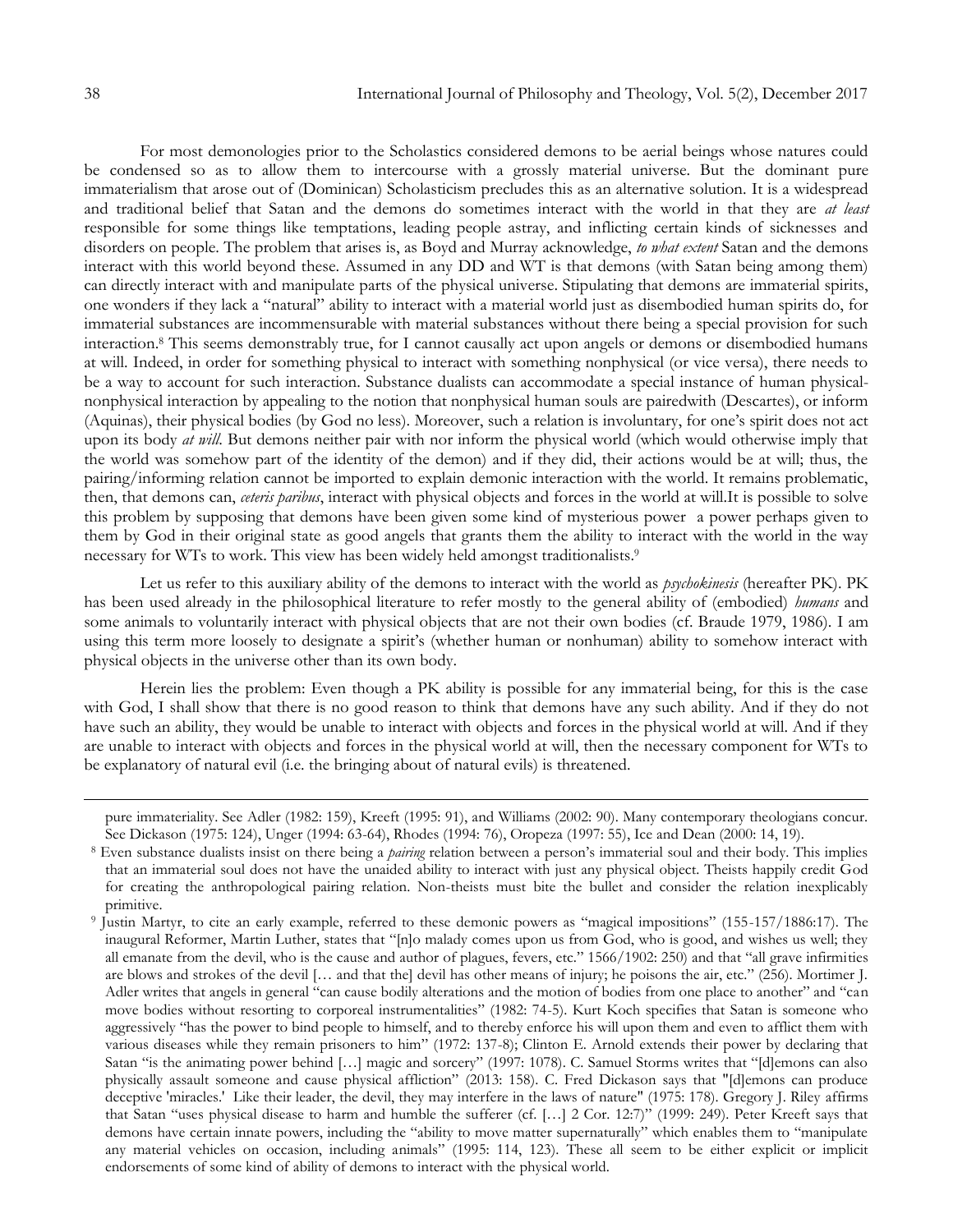Thus, the falsity of demons having a PK power (or "demonic PK" for brevity's sake) implies the implausibility of WTs. I shall now proceed to argue that Satan and the demons lack a PK ability.

### **Two Arguments against the Notion that Demons have PK to Enact Natural Evils**

In this section, I shall defend two arguments that, especially when taken cumulatively, serve as the basis of the improbability of the factof demonic PK and the *extent* of that PK necessary to enact the natural evils attributed to Satan and his demons. The two arguments are as follows: (i) demons probably do not have the sort of PK power necessary to bring about the sorts of natural evils that WTs attribute to them since even how the *good* angels interact with this world is the result of *God's* causal intervention, not as the result of an intrinsic PK power; and (ii) since the prospect of a creative power to generate diseases and perform miracles is without precedent and inappropriately attributes divine powers to Satan and the demons, then if demons are responsible for the sorts of evils that WTs require, it is objectionable that they would be capable of such extraordinary actions. In support of the first argument, it is customary to assume that demons are thought to derive from the good angels (allegedly having been good angels themselves), even though this is disputable.<sup>10</sup> As such, if *they* depend on God"s intervention in order to interact with the world for even simpletasks, then we should not expect the demons to have a power the angels do not. Since God intervenes on behalf of angels in order to accomplish their tasks, it follows that the angels likely do not have it intrinsically on pain of superfluity and, so, neither do the demons. In the second argument, I contend that even if demons had *some* kind of power, it cannot be to the extent that it leads to extraordinary acts like miracles which are considered to be the preserve of God. I shall ultimately argue that, based on these two arguments, one should think that demons lack a PK ability and, so, demons likely cannot perform the feats necessary for WTs to get off the ground. Let us now look in more detail at the two arguments that constitute my cumulative challenge to WTs.

#### *On the Angelic Dependence on God*

 $\overline{a}$ 

It is true that we lack any detailed Scriptural data about what angels are explicitly capable of apart from God"s interventions.<sup>11</sup> Nevertheless, I intend to argue that, as far as we can tell from the Bible, angels do not have PK: God always intervenes on their behalf. From this it is reasonable to think that demons do not have PK either. Additionally, it is implausible to suppose that God would intervene to do the bidding of demons. If these facts are true, this line of reasoning would constitute a substantial threat to any WT.

To begin with, the Bible contains some passages that explicitly credit God for the angelic interactions with this world. For one, consider the account of Balaam"s riding of his jenny which includes Balaam"s seeing an angel (Numbers 22.26-31). Verse 31 says, "Then *the LORD opened the eyes of Balaam,* and he saw the angel of the LORD standing in the way with his drawn sword in his hand; and he bowed all the way to the ground." Regardless whether this is intended as literal truth or as fable, the salient point is that the author credits the Lord as the sole cause of Balaam"s seeing an angel interrupting his journey.<sup>12</sup> And the accomplishment itself was only that of being seen a seemingly modest feat at that. Consider next Revelation 7.2-3.

<sup>&</sup>lt;sup>10</sup> There is no *explicit* mention in all of Scripture about Satan's being a fallen angel. In fact, with some possible exceptions, there is little about whether Satan was ever *not* the enemy of God. In John 8.44, Jesus declares that the devil "was a murderer from the beginning" (*anthrōpoktonosēnap' archēs*) perhaps implying that the devil has always been a malevolent creature. Satan"s being in charge of these fallen angels and commanding them for his own purposes corresponds to Michael"s commanding of the good angels (see Revelation 12.7-9). In 12.9 and 20.2, and perhaps also in 13.2, 4, 11, and 16.13, Satan is even called a "dragon" (*drakōn*). Such imagery likely suggests a sort of dark counter-image to the angels being portrayed as winged creatures (Exodus 25.20; Isaiah 6.2; Ezekiel 1; 10; 11.22; Revelation 4.8; 9.9) that are also associated with "fire" (Hebrews 1.7). That Satan appears to be Michael"s counterpart is subtly present in the New Testament (cf. Jude 9). While not a demonstrable truth, it seems more probable than not that Satan was indeed one of the good angels – perhaps one of the more high-ranking angels given his "prince" status (Ephesians 2.2) – prior to his present malevolent status.

<sup>&</sup>lt;sup>11  $H^3$ </sup> Because it is impossible to see an angel in its natural condition or to observe an angel's cognitive processes at work, the theologian can learn of the nature of the angels either from revelation or from the use of philosophical concepts and principles and analytical or discursive reasoning. Scripture […] does not examine the nature of the angels in any detail" (Keck 1998: 75).

<sup>12</sup> Perhaps the same point can be made of II Kings 6.15-17:When the servant of the man of God rose early in the morning and went out,behold, an army with horses and chariots was all around the city. And the servantsaid, "Alas, my master! What shall we do?" He said, "Do not be afraid, for thosewho are with us are more than those who are with them." Then Elisha prayed and

said, "O LORD, please open his eyes that he may see." So the LORD opened theeyes of the young man, and he saw, and behold, the mountain was full of horsesand chariots of fire all around Elisha (II Kings 6.15-17).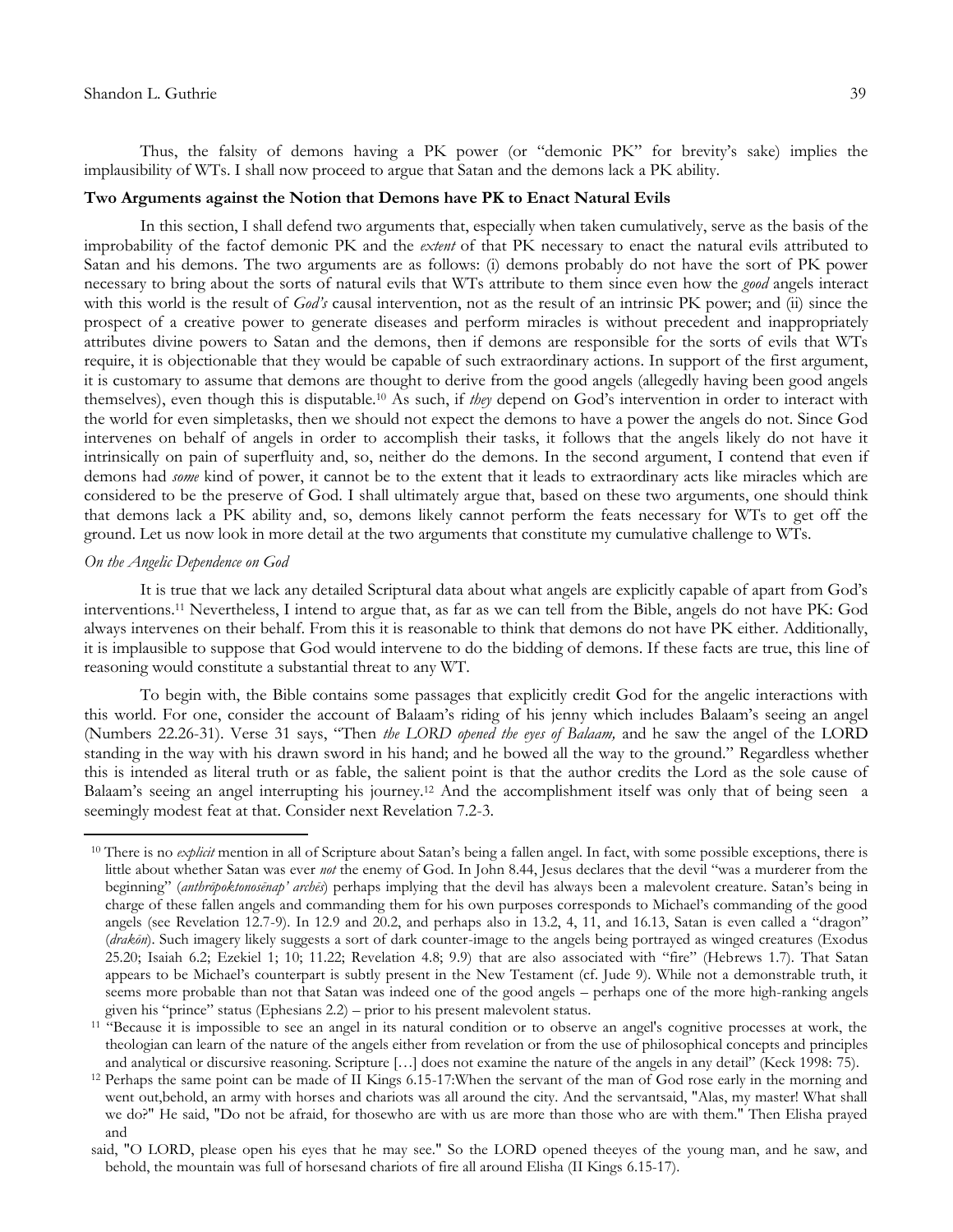Herein the author describes "four angels who had been given power to harm earth and sea."<sup>13</sup> Observable activities of the angels in this case their physical interaction with the material world is attributed to God"s bestowing of said power as the occasion demands. Since angels are consistently declared to be dispatched and resourced by God,<sup>14</sup> along with the explicit references to God's actions as the direct causes of various angelic intra-worldly interactions, then these are feats they cannot accomplish on their own on pain of divine superfluity. The evidence indicates, then, that angels do not have a natural ability to interact with the physical world and so they do not have PK. So understood, any angelic interaction with this world, no matter how subtle (like an apparition) or how grand (like affecting the land and sea), is not of their own doing but of God's.

Rather than see God's role as redundant, God's role is instead the means by which angels carry out their intra-worldly tasks, no matter how small or grand. Of course if this is evidently true of the good angels then it is *a fortiori* true of the demons. And if Satan is one of these angels, but now in a state of rebellion and, so, not under God's provisional power, neither can Satan perform such tasks independently. But even if one is willing to bite the bullet and, in an *ad hoc* manner, stubbornly adopt the view that demons can interact with the physical world nonetheless, the implications raise further problems that make demonic PK an unbelievable option. For even if they did possess an ability to interact with the world, such interaction would involve extraordinary power on a par with God's own. This leads us now to the next argument under consideration.

# *On the Prospect of Demons Having a Creative Power*

Surely if demons do accomplish anything extraordinary on a par with miracles, it must be that they are somehow intrinsically gifted by virtue of their species. For God would not be an ancillary resource for demons. This is to say that if demons do have PK, then they acquired it when God created all angels in the beginning. But not only would they be able to effortlessly move upon nature as a consequence, they would be able to manipulate it to the extent of causing substantial physical and chemical changes in the universe. This is especially true if Satan and his minions cause extensive and long-lasting physical damage to our universe. DDs and WTs imply that Satan and the demons are indeed capable of widespread cosmological and biological changes that lead to ubiquitous consequences like animal suffering and diseases. As Murray himself claims, demons have "control over the cosmic environment" and that demons can cause in humans "bad backs, myopia, liability to cancer and heart disease" (2008:103-104). The demons" PK power would not be a subtle one but would seem to be on the same tier as divine miracles!

However, it is inappropriate that demons would have the intrinsic power to effect the kinds of changes necessary to facilitate thenatural evils envisaged in DDs and WTs. We know that God effects grand changes in the universe; would not attributing to demons similar powers seem like an encroachment upon the divine prerogatives if taken to the extent of controlling cosmology and biology? It is especially inappropriate to assign creative properties that belong solely to God and apply them to God"s archenemies, the demons. For demons would themselves be responsible for (co-)creating natural laws, liabilities, and powers. (The notion of Satan-as-(co-)creator may have been one of the motivating reasons for Augustine"s post-conversion resistance to a Persian-influenced Manichaeism).<sup>15</sup> By supposing that demons can cause physical suffering in people (such as the imparting of diseases) or alter the cosmic environment, such power treads dangerously on creative prerogatives that are exclusive to God.

The problem intensifies when we consider the *purpose* of miracles. According to the New Testament, miracles serve as observational validations of God"s revelations and self-disclosure (Hebrews 2.4). And yet if an outside observer perceived the putative effects of a demon, she would not be able to discern such actions from those of God. The early eighteenth-century theologian William Fleetwood argues thusly: "I can never believe the Devil, or any other, by his Assistance, can work true Miracles, in Opposition to God: Nor can I believe that any false ones can be wrought by the Devil or his Agents, so as to impose upon the Senses of a sober, prudent, and attentive Person, where Truth is concern'd. […]

 $\overline{a}$ 

<sup>&</sup>lt;sup>13</sup> Emphasis mine. Blount (2009) writes of this episode that the angelic power "was not something the angels acquired on their own; it was given (*edothē*) to them by God" (141).

<sup>14</sup> See Psalm 91.11 (cf. Matthew 4.6; Luke 4.10); Matthew 13.41; 24.30-31; 26.53; II Thessalonians 1.7; I Timothy 5.21; Hebrews 1.7; I Peter 3.21-22; Revelation 16.1.

<sup>15</sup> According to IntaIvanovska (2011), Augustine himself, while in Cassiciacum, "tried to "demythologize" what might be considered the miraculous aspects of demonic activity in order to safeguard against their claim to divine power and divine knowledge" (64).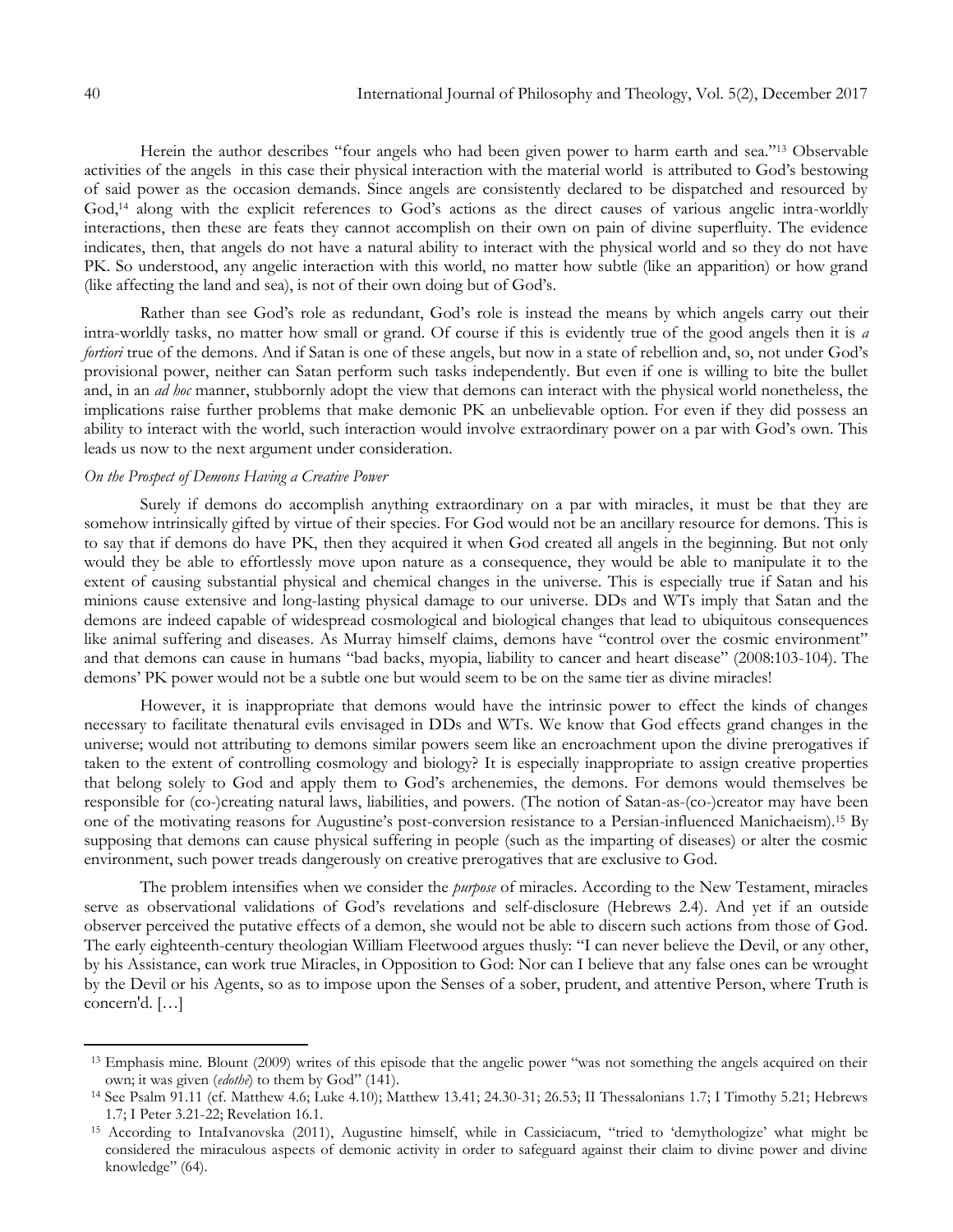#### Shandon L. Guthrie 41

Do you understand it, that the Devil has an inherent Power of his own to work Miracles independently on God, and can commit that Power to other Agents? if you do, you must shew me what difference there is betwixt God and the Devil, in respect to Miracles: and how I shall know which of them acts; or if this cannot be shewn, (as I doubt it much) then we must be to seek of what Use Miracles can be; and I think you will find them to be of none at all" (1702:44-45, 48).

Proponents of demonic PK are saddled with the burden of explaining why God would have empowered demons with the ability to perform such power if it is essentially indistinguishable from divine miracles by outside observers. There is no reasonable justification for supposing that Jesus" multiplying bread and fish or Moses" parting of the Red Sea could not be the results of demonic PK; and yet it is difficult, if not blasphemous, to think that demons might actually have accomplished such things.

Now, the classical response has been to say that one can distinguish diabolical acts from divine ones according to whether they advance heresy and/or whether they, by contrast with other extraordinary concurrent acts, exhibit a lesser level of power (Hoadly 1702; Clarke 1728:381). These may be sufficient criteria in some cases, but it cannot be in all cases. For example, miracles that attempt to lay the very foundations of orthodoxy and are enacted in isolation from any other extraordinary act could not be adjudicated on such criteria. For an initial teaching"s orthodoxy cannot be the grounds for identifying a singular extraordinary act as a miracle if, at the same time, being a miracle is what constitutes the grounds for why some teaching is orthodox. Prior to future revelations that must accord with foundational ones, and ones that occur with no concurrent opposition of a contrastive power, that Satan and his demons could not perform any extraordinary acts would be the only way miracles can so constitute unambiguous evidence for orthodoxy. No ancient Israelite could affirm some act as a miracle if no opposing act obtains and such an act is toward the advancement of a foundational teaching that has no antecedent.Do we really want to say that any extraordinary power is ambiguous and yet it is the definitive evidence upon which the foundations of Christianity are predicated? This is not right. Nicodemus" response to Jesus" early miracles forestalls any ambiguity that might be associated with these kinds of extraordinary events:

"Rabbi, we know that you are a teacher come from God, for *no one can do these signs that you do unless God is with him*" (John 3.2; emphasis mine). Nicodemus' expectation, at least, seems to mitigate against demons' being able to perform anything comparable to the kinds of acts (which, at this point, includes a "lesser" miracle a luxury miracle such as the turning of water into wine). This implies that demons are not the kinds of things that can perform even these lesser kinds of miracles.<sup>16</sup> And if miracles are indeed testaments to the works of God, it further leaves us with the uncomfortable implication that such extraordinary occurrences caused by demons are endorsed by God. Aquinas understood this implication well enough: "if the demons whose whole will is diverted to evil, were to receive the power to work miracles, God would vouch for their falsehood, which is repugnant to his goodness" (1259- 1268/1933:185).

Therefore, on traditionalism, the creative powers the demons are thought to have seem to be indistinguishable from God"s creative powers and, thus, could not serve the purposes they do in substantiating orthodoxy. For these reasons, it seems that we should resist the idea that the demons have such powers. In the next section, I shall consolidate the evidences in formulating a cumulative argument for the improbability of demonic PK.

# **Why Demons (Probably) do not have PK**

 $\overline{a}$ 

I have advanced two independent arguments for supposing that demons do not have the ability to interact with the world as WTs imply they do. First, I argued that the good angels interact with this world strictly as a result of God"s causal intervention, not as the result of an intrinsic PK power granted to the angels. If angels do not have such abilities, we should not think that the demons do either. Secondly, I argued that if demons are responsible for the sorts of evils that WTs assume, then they would be capable of extraordinary actions, perhaps even miracles. But this is objectionable since the prospect of a creative power to interact with and manipulate physical forces on a cosmic level seems indistinguishable from divine miracles and, thus, inappropriately attributes divine powers to demons. So, Satan and his minions are probably not responsible for the sorts of evils ascribed to them in WTs.

<sup>&</sup>lt;sup>16</sup> Someone might point to II Thessalonians 2.9 wherein Satan is said to be able to perform "signs and false wonders." But there is no reason to think that such a description refers to one"s ability to perform *genuinely extraordinary events*. One might consider the staged hoaxes of certain nineteenth-century mediums to be "signs and false wonders." But such acts would be no more extraordinary than the showmanship of Penn & Teller.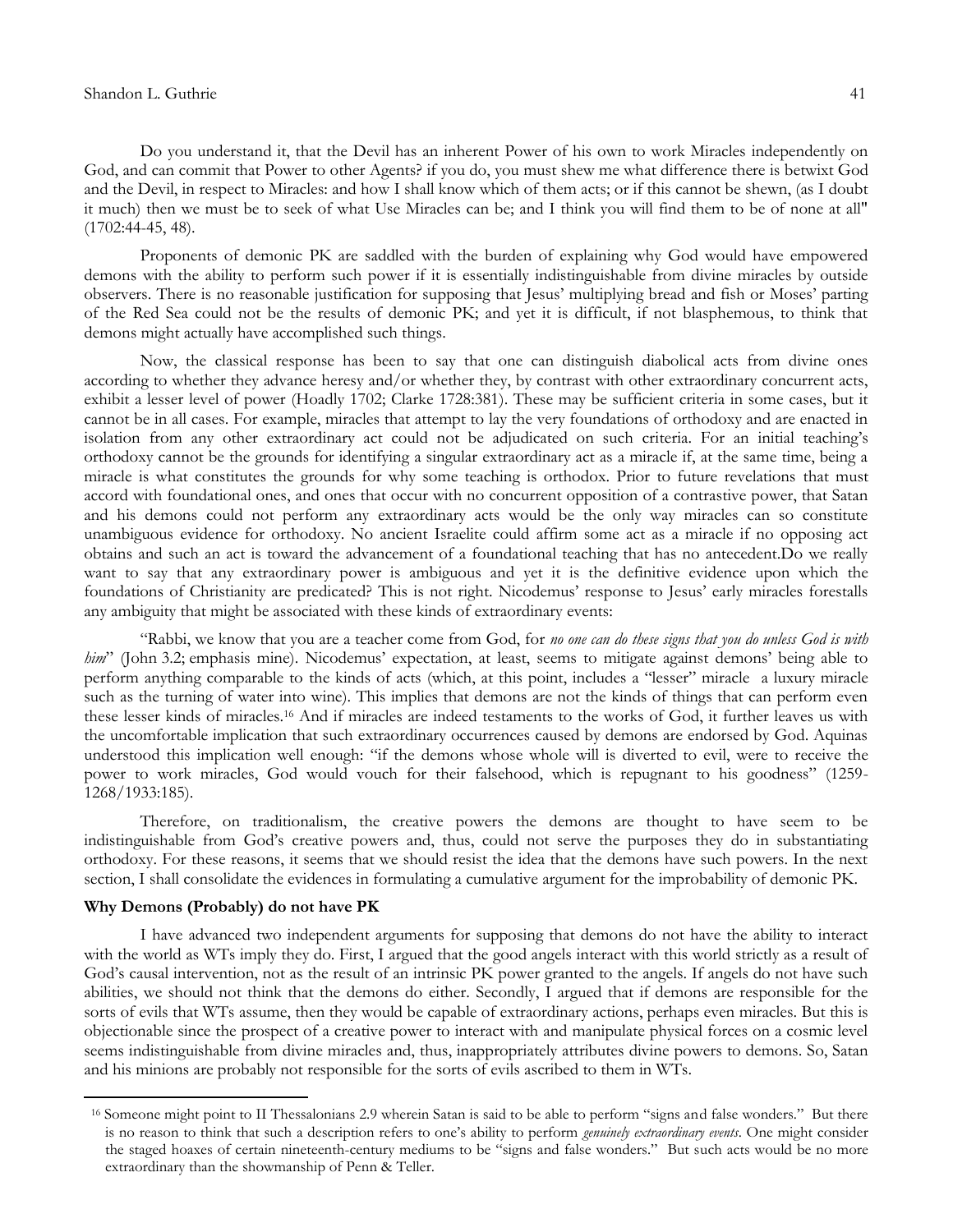Though each claim in the previous section may serve to weaken the demonic PK hypothesis on its own, one must consider the claims working together so as to make incredible the notion that demons do not have any sort of PK ability. It is important to stress that the argument I am ultimately advancing is one that mitigates against the probability of WTs being correct descriptions of the origin of (some) natural evil. While it is remotely possiblethat demons *might* be able to physically interact with the universe and manipulate nature (which is all that is required for the effective logic of a DD), such a notion is, if construed as a serious WT, out of lockstep with the biblical data and offends God"s uniqueness as creator and miracle-worker. In effect, we lack any reason to think they have such extraordinary PK abilities, and so WTs are duly challenged.

Let us make the reasoning more perspicuous by considering a comparable scenario. Think of the account of Saul"s visit to a medium at Endor as recorded in I Samuel 28. In the account, Samuel"s spirit is alleged to be conjured up by the medium at the behest of Saul. But what are we entitled to conclude about Samuel"s own abilities in his postmortem state? I think we should say that, for one, *Samueldid not do this on his own* even though he *might* have. I should say the same of the medium that she is not the one to actually conjure the apparition. We readily conclude that *God*  had brought about Samuel's apparition to the medium, if indeed a literal reading of the event is accurate (that Samuel's spirit did arise and speak to the medium and Saul). So, we should not assume without evidence that any created spirit be it angel, demon, or discarnate human has extraordinary powers. And we should certainly not assume, in the face of positive reasons to think otherwise, to think that they do.So, to bring in the arguments from the previous sections, what can we conclude about the specific evidence we have of the demons' powers? First, the fact that the good angels interact with this world as the result of God"s causal intervention shows that such interaction is not the result of an intrinsic PK power.

If angels require the assistance of God for even modest interactions with this world (i.e. being visible to a human), then this does not bode well for thinking that demons have PK. Secondly, the prospect of a creative power to alter cosmic and biological conditions entails a power comparable to performing miracles. Yet such power is the preserve of God. If these individual arguments go through, then the notion that the demons are responsible for natural evils brought on by physical transformations or interactions with the forces of nature are diminished. If God"s creative provision is the only way to surmount the fact that a nonmaterial being can interact with a physical being, and that no matter-interacting diabolical activity is being provided by God, then the notion of demonic PK is successfully undermined. Therefore, the notion that demons have what it takes to manipulate and/or interact with the physical universe in the way(s) necessary to produce the kinds of natural evils noted by Murray and Boyd is unreasonable. And now I will offer a concluding summary as these arguments are meant to speak to the problem of employing WTs as (partial) explanations of natural evil.

# **Conclusion: WTs are Implausible**

In a WT, one is offering up the notion that Satan and the demons explain a wide array of natural evils (including animal suffering and diseases). Therefore, it is a necessary feature of WTs that they assume that Satan and the demons might have a PK power by which they, as immaterial spirits, can interact with the physical universe. While such is logically conceivable, I have aired a challenge to this. When the evidences defended above are taken together, we have a strong cumulative ground for denying that Satan and the demons, so understood, can interact directly with the physical world in the relevant way.<sup>17</sup> And this implies that WTs, despite being bare possibilities as DDs, are ultimately unsatisfactory.

**Acknowledgements**: I want to thank David P. Hunt for some helpful comments on an earlier draft of this paper.

# **Bibliography**

 $\overline{a}$ 

Adler, M. J. (1982). The angels and us. New York: MacMillan.Aquinas, Thomas. (1259-1268/1933). De potential dei. In L. Shapcote (Ed.). On the power of God. London: Burns, Oates & Washbourne.

<sup>&</sup>lt;sup>17</sup> Objectors will likely find it difficult to think that I have made my case given that certain biblical passages seem to imply that Satan and the demons have the requisite PK ability. To wit, the Bible reports that Satan allegedly causes atmospheric disasters (Job 1.12-19) and inflicts diseases and maladies in the bodies of people (Job 2.7; Matthew 12.22-28; Luke 13.11-16). The Bible also reports that Satan can enact "false signs and wonders" (II Thessalonians 2.8-9). Space does not permit an analysis of each of these passages, but I submit that none of these episodes implies a PK ability for there are less controversial ways to accommodate the biblical data. And the accommodations I have in mind do not require abandoning the notion that some kind of demonic causation is taking place (Guthrie 2015: 260-82; Guthrie 2018).